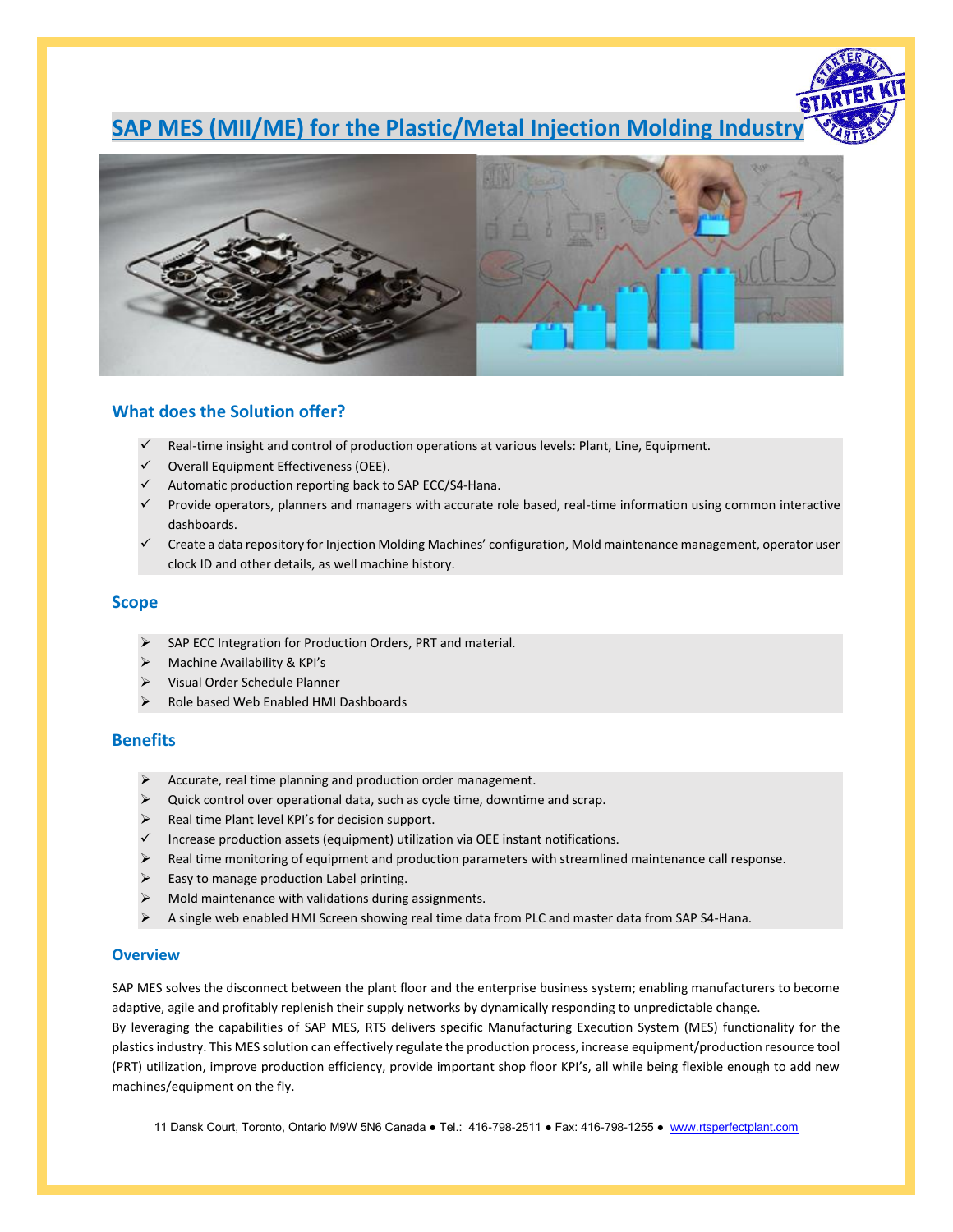It also solves the following major problems for the plastics industry:

- Mold Maintenance
- **Traceability**
- Real time visibility to the plant floor
- Poor visibility to the production data
- Product Quality

The SAP MES application increases company flexibility and makes them more agile to adjust to market requirements quickly. It not only provides up to the minute production status but also provides various means to control and adjust production such as Scheduler to adjust schedules on the fly.

The application is integrated with SAP ERP/S4 Hana and with shop floor PLCs which are connected to the Injection Molding machines. This extended connectivity allows the users to see important contextual data from both, the local dedicated dashboard or mobile devices.



#### **Machine Availability & KPI's**

Based on when machines are scheduled to run, the Andon dashboard indicates each work center status with its actual current cycle time. This enables supervisors/plant managers to keep an eye on the overall status of the plant from a single dashboard, with a drill down to each equipment allowing quick corrective action when needed.

# **Visual Order Schedule Planner**

Orders with specific details are downloaded from SAP S4-Hana in the background and are displayed in a searchable table which allows the operator to search with any keyword from the order details. The orders can be assigned to any of the work centers based on the health of the Mold (which is highlighted in red, if there is a Mold issue).

| Infantating Monthly            |       |              |                                                                                                               |                                                              |                                      |   |              |          |               |                                                                                                                                                                                                                                                                                                                                                                                                                                                                            |                                                                                                |                          |                                                                                                                                                      | ----           |
|--------------------------------|-------|--------------|---------------------------------------------------------------------------------------------------------------|--------------------------------------------------------------|--------------------------------------|---|--------------|----------|---------------|----------------------------------------------------------------------------------------------------------------------------------------------------------------------------------------------------------------------------------------------------------------------------------------------------------------------------------------------------------------------------------------------------------------------------------------------------------------------------|------------------------------------------------------------------------------------------------|--------------------------|------------------------------------------------------------------------------------------------------------------------------------------------------|----------------|
| 12 Sold Spreads                |       |              |                                                                                                               |                                                              |                                      |   |              |          |               |                                                                                                                                                                                                                                                                                                                                                                                                                                                                            |                                                                                                |                          |                                                                                                                                                      |                |
| many three transports.         |       |              |                                                                                                               |                                                              |                                      |   |              |          |               |                                                                                                                                                                                                                                                                                                                                                                                                                                                                            | $\frac{1}{2} \left( \frac{1}{2} \right) \left( \frac{1}{2} \right) \left( \frac{1}{2} \right)$ |                          |                                                                                                                                                      |                |
|                                |       |              | and Construct Grand Construct Co. Southern Construct Co. Sec. Box Construct Co. Sec. Sec. Sec. Sec. Sec. 2014 |                                                              |                                      |   |              |          |               |                                                                                                                                                                                                                                                                                                                                                                                                                                                                            |                                                                                                |                          |                                                                                                                                                      |                |
|                                |       |              |                                                                                                               | <b>STAIL AND CARDINAL CONVENTIONS</b>                        |                                      |   | --           | $-$      |               | $-$                                                                                                                                                                                                                                                                                                                                                                                                                                                                        | <b>SEE</b>                                                                                     | $\sim$                   | <b>College</b>                                                                                                                                       |                |
|                                | $-$   |              | --                                                                                                            | determine production and seat                                |                                      |   |              |          |               |                                                                                                                                                                                                                                                                                                                                                                                                                                                                            | $-$                                                                                            | $\sim$                   | . .                                                                                                                                                  |                |
|                                |       | $-$          |                                                                                                               | --------                                                     | <b>SERVICE CONTROL</b>               |   | <b>STATE</b> | $-$      |               |                                                                                                                                                                                                                                                                                                                                                                                                                                                                            | me.                                                                                            |                          |                                                                                                                                                      |                |
|                                | ____  |              |                                                                                                               | demonstrating their constructions permitted and special con- |                                      |   |              |          | ۰             | $\frac{1}{2} \left( \frac{1}{2} \right) \left( \frac{1}{2} \right) \left( \frac{1}{2} \right) \left( \frac{1}{2} \right) \left( \frac{1}{2} \right) \left( \frac{1}{2} \right) \left( \frac{1}{2} \right) \left( \frac{1}{2} \right) \left( \frac{1}{2} \right) \left( \frac{1}{2} \right) \left( \frac{1}{2} \right) \left( \frac{1}{2} \right) \left( \frac{1}{2} \right) \left( \frac{1}{2} \right) \left( \frac{1}{2} \right) \left( \frac{1}{2} \right) \left( \frac$ | recent                                                                                         |                          |                                                                                                                                                      |                |
|                                | ___   |              | ______                                                                                                        |                                                              | developed developed and see in-      |   |              |          | -             |                                                                                                                                                                                                                                                                                                                                                                                                                                                                            | men.                                                                                           | $\sim$                   |                                                                                                                                                      | <b>Service</b> |
|                                | _____ |              |                                                                                                               | -----                                                        | <b>SECRETARY DESIGNATION</b>         | - |              | --       |               |                                                                                                                                                                                                                                                                                                                                                                                                                                                                            |                                                                                                | $\sim$                   | .                                                                                                                                                    |                |
|                                | ____  |              | _______                                                                                                       |                                                              | construction. Introductions          |   | ---          | $-$      | ۰             |                                                                                                                                                                                                                                                                                                                                                                                                                                                                            |                                                                                                | $\sim$                   |                                                                                                                                                      |                |
|                                |       | <b>START</b> |                                                                                                               |                                                              | <b>SECRETARY SERVICES WAS MIX 10</b> |   |              |          |               |                                                                                                                                                                                                                                                                                                                                                                                                                                                                            | <b>SECU</b>                                                                                    |                          | .                                                                                                                                                    |                |
|                                |       | $-$          |                                                                                                               | <b>GRAND RANGE</b>                                           | <b>SHIP AND ARRANGEMENT</b>          |   |              | $-$      | ٠             |                                                                                                                                                                                                                                                                                                                                                                                                                                                                            | <b>SECU</b>                                                                                    |                          |                                                                                                                                                      | $\sim$         |
|                                |       | $\cdots$     |                                                                                                               | aller var strategister                                       | With the American Corp.              |   |              | anno seu | $\rightarrow$ |                                                                                                                                                                                                                                                                                                                                                                                                                                                                            | <b>SERVICE</b>                                                                                 | $\overline{\phantom{a}}$ | $\frac{1}{2} \left( \frac{1}{2} \right) \left( \frac{1}{2} \right) \left( \frac{1}{2} \right) \left( \frac{1}{2} \right) \left( \frac{1}{2} \right)$ |                |
| <b>Imamy industrial colors</b> |       |              |                                                                                                               |                                                              |                                      |   |              |          |               |                                                                                                                                                                                                                                                                                                                                                                                                                                                                            | $-10 - 10 - 10 - 10$                                                                           |                          |                                                                                                                                                      | $-7.37$        |



The visual Order Schedule Planner provides a **graphical** illustration of the schedule that can help the Plant/Line manager plan, coordinate, and track specific orders easily. The orders can be stopped/started, rescheduled or assigned to any other work center by dragging and dropping them.

11 Dansk Court, Toronto, Ontario M9W 5N6 Canada ● Tel.: 416-798-2511 ● Fax: 416-798-1255 ● [www.rtsperfectplant.com](http://www.rtsperfectplant.com/)